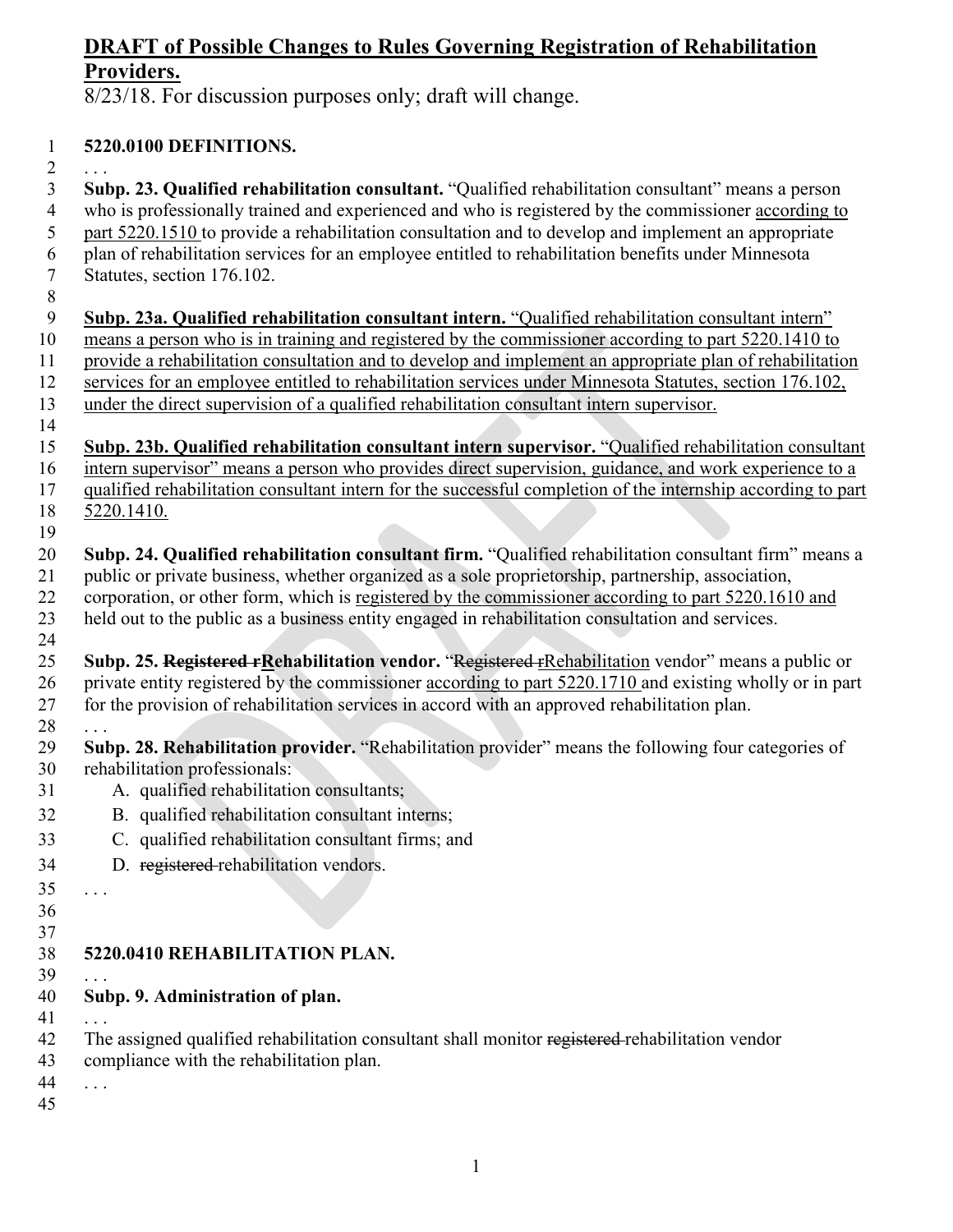| 46                         |                                                                                                                                                                                                                                                                |  |  |  |  |
|----------------------------|----------------------------------------------------------------------------------------------------------------------------------------------------------------------------------------------------------------------------------------------------------------|--|--|--|--|
| 47                         | 5220.0450 PLAN PROGRESS REPORT.                                                                                                                                                                                                                                |  |  |  |  |
| 48                         |                                                                                                                                                                                                                                                                |  |  |  |  |
| 49<br>50                   | Subp. 4. Commissioner's actions.                                                                                                                                                                                                                               |  |  |  |  |
| 51<br>52<br>53<br>54<br>55 | A. requesting additional information from the assigned qualified rehabilitation consultant, the<br>qualified rehabilitation consultant firm, and the registered rehabilitation vendor;                                                                         |  |  |  |  |
|                            | 5220.0510 PLAN AMENDMENT AND CLOSURE.                                                                                                                                                                                                                          |  |  |  |  |
|                            |                                                                                                                                                                                                                                                                |  |  |  |  |
|                            | Subp. 3. Requirements.                                                                                                                                                                                                                                         |  |  |  |  |
|                            |                                                                                                                                                                                                                                                                |  |  |  |  |
|                            | D. if the amendment adds rehabilitation services, an itemization of each additional rehabilitation<br>service to be provided including any registered rehabilitation vendor names, dates of initiation<br>and completion, and estimated costs of each service; |  |  |  |  |
|                            |                                                                                                                                                                                                                                                                |  |  |  |  |
|                            |                                                                                                                                                                                                                                                                |  |  |  |  |
|                            |                                                                                                                                                                                                                                                                |  |  |  |  |
|                            | 5220.1250 ROLES OF REGISTERED REHABILITATION PROVIDERS.                                                                                                                                                                                                        |  |  |  |  |
|                            | An entity may be approved to provide rehabilitation services either as a registered-rehabilitation                                                                                                                                                             |  |  |  |  |
|                            | vendor or as a qualified rehabilitation consultant firm. An individual may be approved to provide                                                                                                                                                              |  |  |  |  |
|                            | rehabilitation services as a qualified rehabilitation consultant intern or, in cases of completion of                                                                                                                                                          |  |  |  |  |
|                            | internship and registration renewal, as a qualified rehabilitation consultant.                                                                                                                                                                                 |  |  |  |  |
|                            |                                                                                                                                                                                                                                                                |  |  |  |  |
|                            | A qualified rehabilitation consultant and a qualified rehabilitation consultant intern are approved                                                                                                                                                            |  |  |  |  |
|                            | for the purpose of developing, administering, and implementing a rehabilitation plan, including the                                                                                                                                                            |  |  |  |  |
|                            | provision of rehabilitation services, in accordance with Minnesota Statutes, chapter 176 and the rules                                                                                                                                                         |  |  |  |  |
|                            | adopted to administer it.                                                                                                                                                                                                                                      |  |  |  |  |
|                            |                                                                                                                                                                                                                                                                |  |  |  |  |
|                            | A qualified rehabilitation consultant firm is approved for the purpose of employing qualified                                                                                                                                                                  |  |  |  |  |
|                            | rehabilitation consultants, qualified rehabilitation consultant interns, and other professional staff as                                                                                                                                                       |  |  |  |  |
|                            | provided in parts 5220.1600 and 5220.1610.                                                                                                                                                                                                                     |  |  |  |  |
|                            |                                                                                                                                                                                                                                                                |  |  |  |  |
|                            | A registered rehabilitation vendor is approved for the purpose of providing the workers'                                                                                                                                                                       |  |  |  |  |
|                            | compensation rehabilitation services of job development and job placement under an approved                                                                                                                                                                    |  |  |  |  |
|                            | rehabilitation plan.                                                                                                                                                                                                                                           |  |  |  |  |
|                            |                                                                                                                                                                                                                                                                |  |  |  |  |
|                            | The roles of vendor and consultant are distinct and, therefore, a registered-rehabilitation vendor                                                                                                                                                             |  |  |  |  |
|                            | or its employee may not be, or function as, a qualified rehabilitation consultant firm, a qualified                                                                                                                                                            |  |  |  |  |
|                            | rehabilitation consultant, or a qualified rehabilitation consultant intern. Nor may a qualified                                                                                                                                                                |  |  |  |  |
|                            | rehabilitation consultant firm, qualified rehabilitation consultant, or qualified rehabilitation consultant<br>intern be or function as a registered rehabilitation vendor or as the agent of a vendor.                                                        |  |  |  |  |
|                            |                                                                                                                                                                                                                                                                |  |  |  |  |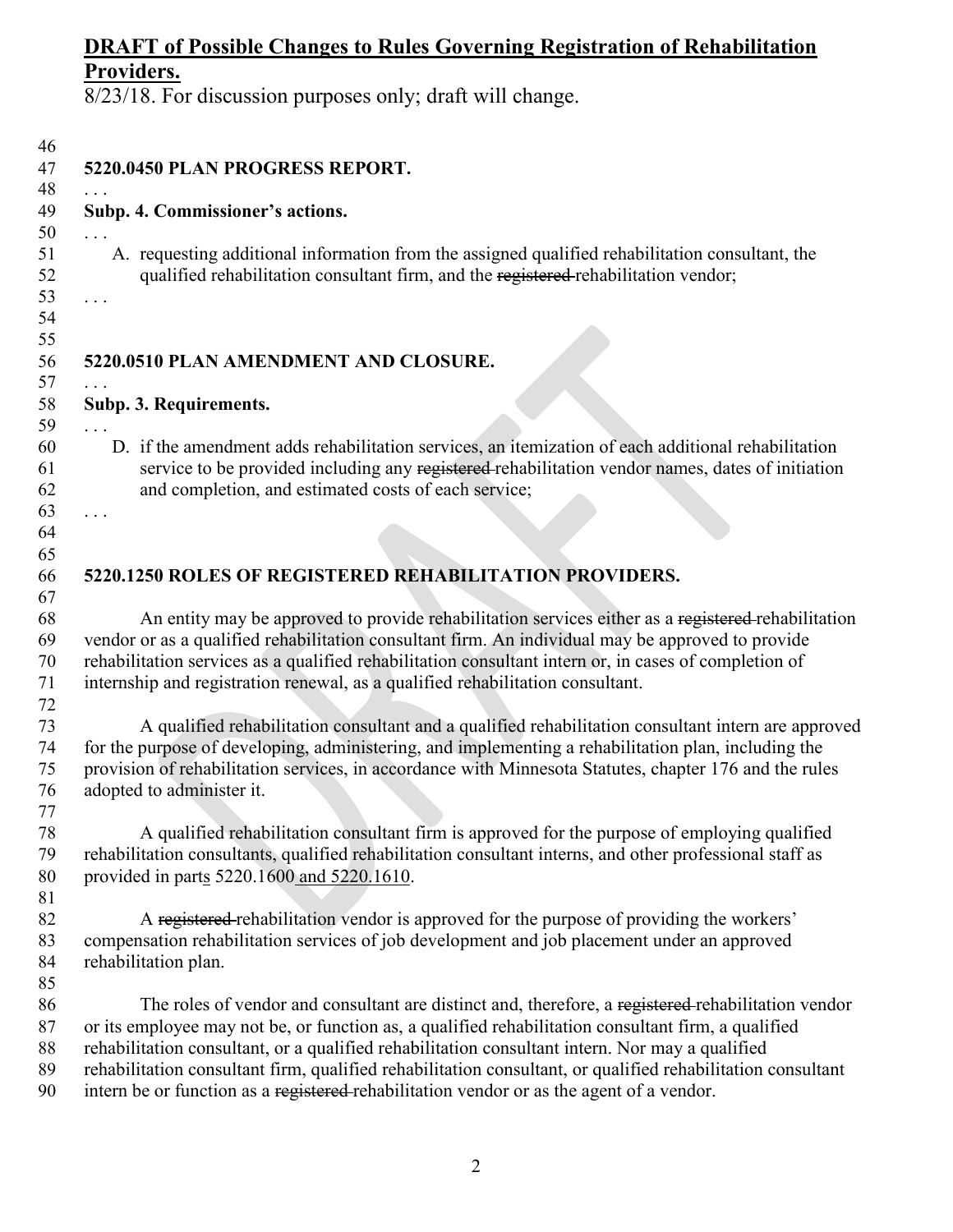The distinction of roles between registered rehabilitation vendor and qualified rehabilitation 93 consultant means the following: A registered rehabilitation vendor and its employees may provide job

8/23/18. For discussion purposes only; draft will change.

 development and job placement services under an approved rehabilitation plan for any qualified employee; a qualified rehabilitation consultant firm and its employees may provide job development and job placement services only in cases for which a qualified rehabilitation consultant or qualified rehabilitation consultant intern employed by that firm is the assigned qualified rehabilitation consultant. There shall be no ownership or financial relationships of any kind between any registered rehabilitation vendor and qualified rehabilitation consultant firm, qualified rehabilitation consultant, or qualified rehabilitation consultant intern. **5220.1410 QUALIFIED REHABILITATION CONSULTANT INTERNS: REQUIREMENTS AND PROCEDURES FOR REGISTRATION. Subpart 1. Requirements to become a qualified rehabilitation consultant intern.** For registration as a qualified rehabilitation consultant intern, the applicant must meet the following requirements: A. A qualified rehabilitation consultant intern must be employed by a qualified rehabilitation consultant firm. B. The applicant must file with the commissioner in the format prescribed by the commissioner a complete application for qualified rehabilitation consultant intern registration that includes: 114 1. The applicant's name, phone number, home address, designated mailing address (if different from the home address), and email address; 2. The applicant's social security number or individual taxpayer identification number and Minnesota business identification number, as required by Minnesota Statutes, section 270C.72, subdivision 4; 3. The name of the registered rehabilitation firm that will employ the applicant and the name of 120 the applicant's qualified rehabilitation consultant intern supervisor; 4. The projected date by which the applicant will obtain one of the certifications listed in subpart 3, item M, or a master's degree under subpart 3, item N; 5. A list of languages other than English that the applicant wants to be identified as proficient in providing rehabilitation services; 6. Agreement to immediately notify the department of any change in rehabilitation firm employment status; 7. Affirmation that the applicant has Minnesota residency or residency within 100 miles by road from the Minnesota border; and 129 8. The \$X application fee. C. Everything in the application for qualified rehabilitation consultant intern registration must be true. D. The applicant or the supervisor must submit to the department a declaration signed by the supervisor that the supervisor will comply with all of the requirements in subpart 4. E. The supervisor must have been registered as a qualified rehabilitation consultant for at least three years.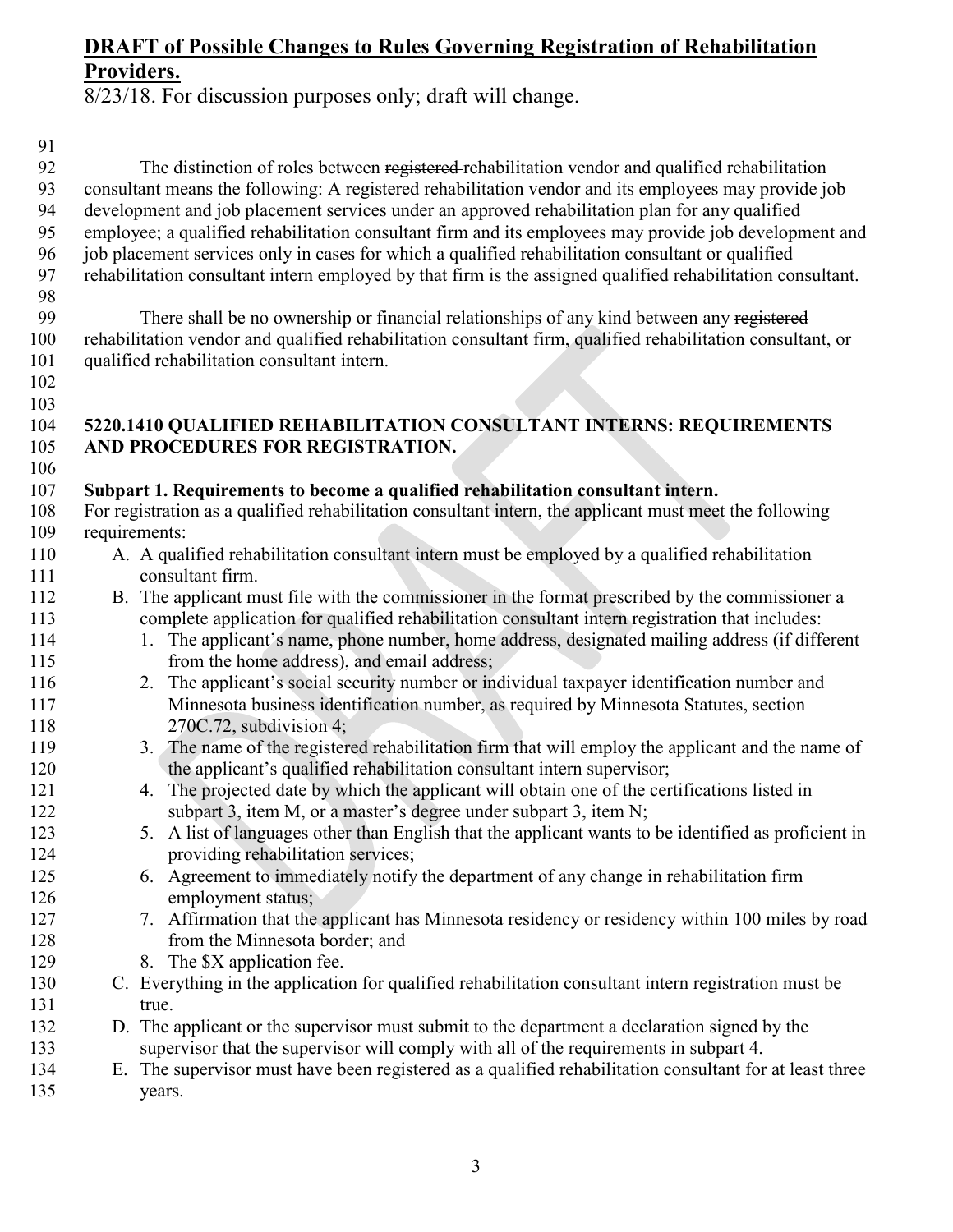8/23/18. For discussion purposes only; draft will change.

#### 

### **Subp. 2. Approval or denial of qualified rehabilitation consultant intern registration.**

- A. Within 60 days after receiving a complete application for qualified rehabilitation consultant intern registration, the commissioner must approve or deny the application and notify the applicant whether the application is approved or denied.
- B. If the application is approved, the commissioner shall assign a registration number to the qualified rehabilitation consultant intern.
- C. The following constitute grounds for denial of the application:
- 144 1. The applicant failed to comply with the requirements in subpart 1;
- 2. The applicant failed to comply with the provisions of Minnesota Statutes, chapter 176, 146 Minnesota Rules, parts 5220.0100 to 5220.1900, or any orders issued under those statutes or rules; or
- 3. The applicant has outstanding fines or penalties with the department.
- D. Qualified rehabilitation consultant intern registration expires 36 consecutive months from the date that it is approved. If a person's qualified rehabilitation consultant intern registration expires before the person completes all of the requirements in subpart 3 and files an application for initial registration as a qualified rehabilitation consultant, the person must reapply for qualified rehabilitation consultant intern registration and restart the internship from the beginning. The person must complete the requirements in subpart 3, items A to L, after the date the subsequent application for qualified rehabilitation consultant intern registration is approved, and must also comply with subpart 3, items M and N.
- **Subp. 3. Requirements during the internship.**

During the internship, a qualified rehabilitation consultant intern must:

- A. Comply with the provisions of Minnesota Statutes, chapter 176; Minnesota Rules, parts [5220.0100](https://www.revisor.mn.gov/rules/?id=5220.0100) to [5220.1900;](https://www.revisor.mn.gov/rules/?id=5220.1900) and any orders issued under these statutes or rules;
- B. Complete an introductory orientation training session sponsored by the department within 12 months of approval of qualified rehabilitation consultant intern registration;
- C. Complete all of the department's rehabilitation provider update sessions;
- D. Notify the commissioner within two weeks of a change in home address, designated mailing address (if different from the home address), or employment with the registered rehabilitation firm;
- E. Notify the department before changing supervisor, and ensure that the new supervisor complies with the requirements in subpart 1, items C and D;
- F. Appear at administrative conferences and hearings with the supervisor when requested or subpoenaed;
- G. Copy the supervisor on all written work;
- H. Work as the assigned qualified rehabilitation consultant intern on 12 or more rehabilitation plans under Minnesota Statutes, section 176.102;
- I. Work providing rehabilitation services for at least 1000 billable hours:
- 176 1. At least 100 billable hours must be in the areas of job seeking skills training, job development, and job placement; and
- 2. At least 900 billable hours must be the provision of other rehabilitation services including vocational counseling, medical management, transferable skills analysis, vocational testing, labor market analysis, and coordination of return to work with the same employer;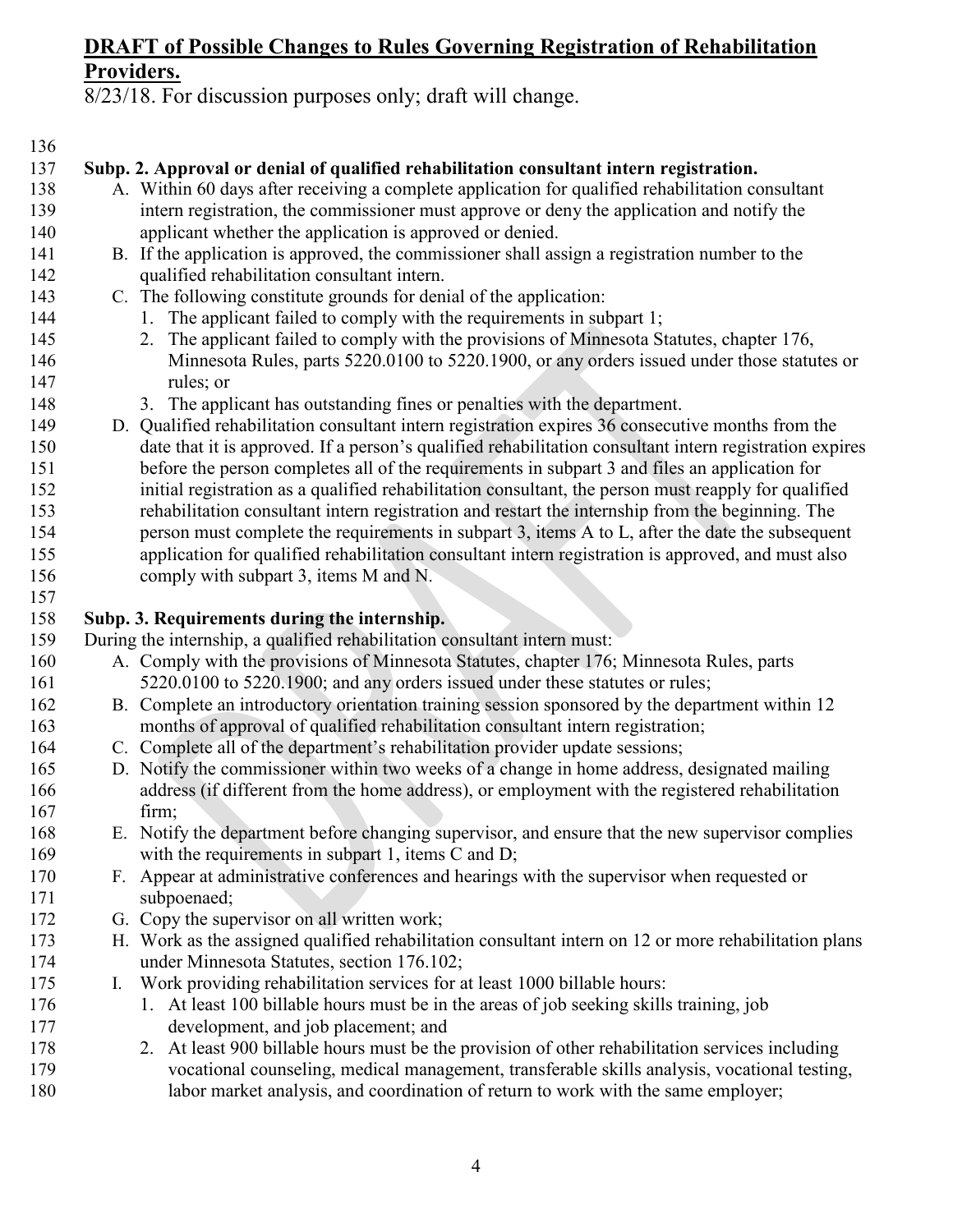8/23/18. For discussion purposes only; draft will change.

 J. Ensure that all documents bearing the name of the intern designate the intern as a "qualified rehabilitation consultant intern" and include the intern's registration number; K. Be the rehabilitation consultant of record for at least one of each of the following complete reports: 1. Rehabilitation Consultation Report that explains the basis for the eligibility determination; 2. Rehabilitation Plan with an initial evaluation narrative report that includes medical status, vocational history, educational history, social history, relevant economic factors, transferable skills, employment barriers, and recommendations; 3. Plan Progress Report or Rehabilitation Plan Amendment with a narrative report that identifies barriers to the employee's successful completion of the rehabilitation plan and the measures the intern planned to overcome each of the identified barriers; and 4. Notice of Rehabilitation Plan Closure with a narrative summary report that includes all rehabilitation plan services provided; L. Prepare at least one of each of the following complete reports: 1. A narrative report that shows the intern's understanding of vocational testing; 2. A narrative report that shows the intern's understanding of a transferable skills analysis; and 3. A labor market survey that shows the intern's understanding of the injured employee's qualifications, work restrictions, and labor market conditions; M. Obtain one of the following certifications by the completion of the internship, except as provided in item N: 201 1. Certified Rehabilitation Counselor (CRC) from the Commission on Rehabilitation Counselor Certification; or 2. Certified Disability Management Specialist (CDMS) from the Certification of Disability Management Specialist; N. Instead of obtaining one of the certifications in item M, obtain or hold a master's degree in vocational rehabilitation or rehabilitation counseling through a program accredited by Council on Rehabilitation Education (CORE) or Council for Accreditation of Counseling and Related Educational Programs (CACREP). **Subp. 4. Requirements for supervisors of qualified rehabilitation consultant interns.** A qualified rehabilitation consultant intern supervisor is responsible for all of the intern's rehabilitation work. During the internship, the supervisor must: A. Review the rehabilitation statutes and rules with the intern before the intern meets with an injured employee for the first time and throughout the internship as needed to ensure the intern's compliance with the statutes and rules; 216 B. Not bill for supervisory duties; C. Monitor the intern's progress towards completing the internship; D. Attend all administrative conferences and hearings with the intern and ensure that the intern reviews the rehabilitation file and is prepared to respond to questions relevant to the subject of the conference, including questions about the rehabilitation plan, payment for rehabilitation services, and the reasonableness and necessity of rehabilitation services; and E. Coordinate the transfer of the intern's files so that injured employees continue to receive rehabilitation services in accordance with part 5220.0710 if the intern leaves employment with the firm.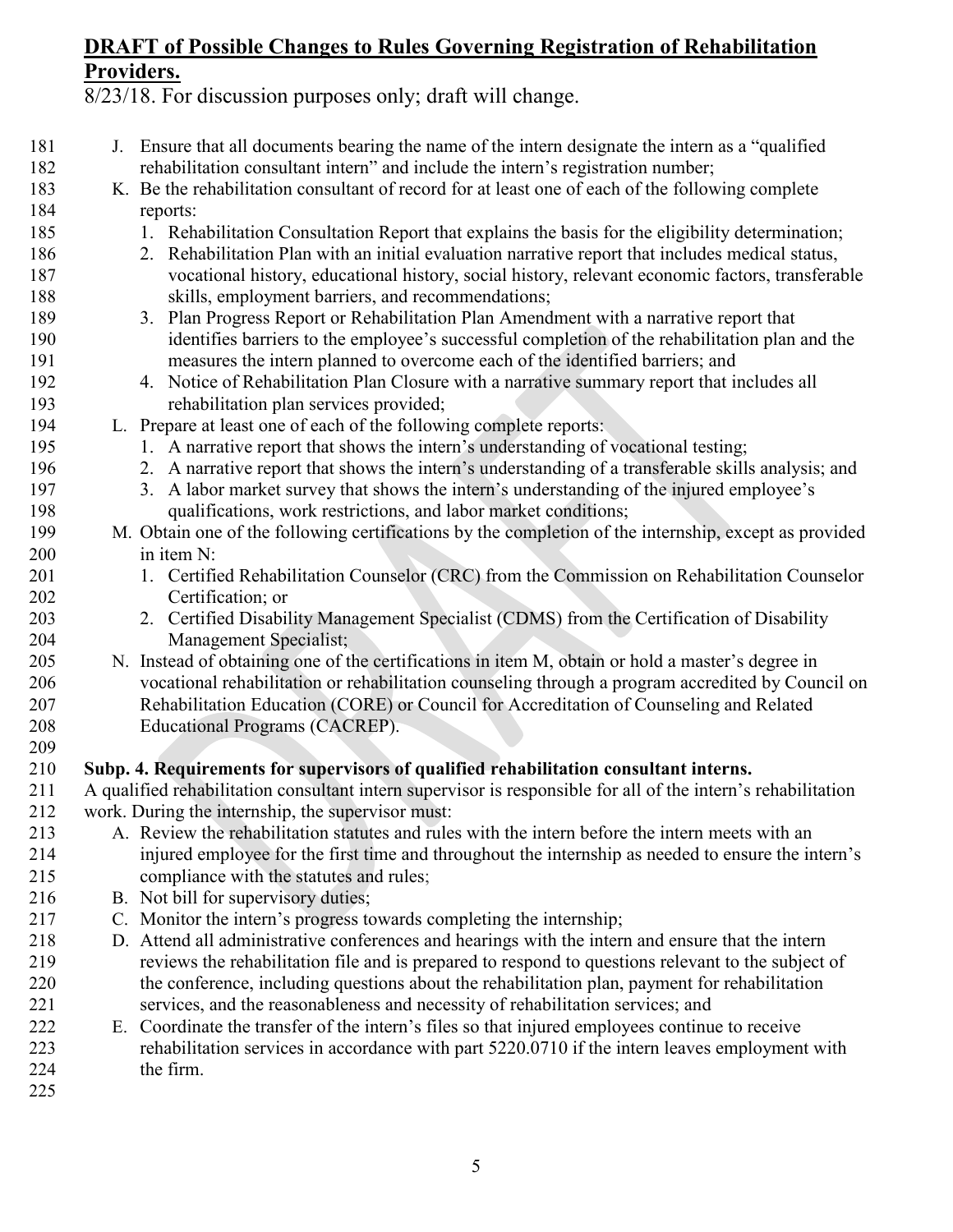8/23/18. For discussion purposes only; draft will change.

## **Subp. 5. Appeal process for denials.**

- A. An applicant may appeal the commissioner's order denying an application for qualified rehabilitation consultant intern registration.
- B. To appeal the commissioner's order, the applicant must file a written request for hearing with the commissioner within 30 days of service of the order denying the application.
- C. The request for hearing will be referred to the rehabilitation review panel according to Minnesota Statutes, section [176.102,](https://www.revisor.mn.gov/statutes/?id=176.102) subdivision 3.
- 

#### **5220.1510 QUALIFIED REHABILITATION CONSULTANTS: REQUIREMENTS AND PROCEDURES FOR REGISTRATION.**

#### **Subpart 1. Completion of qualified rehabilitation consultant internship and requirements to become a qualified rehabilitation consultant.**

- For initial registration as a qualified rehabilitation consultant, the applicant must meet the following requirements:
- A. A qualified rehabilitation consultant must be employed by a qualified rehabilitation consultant firm.
- B. At the time the applicant files the initial application for qualified rehabilitation consultant registration:
- 246 1. The applicant must be registered as a qualified rehabilitation consultant intern;
- 2. The applicant must have been registered as a qualified rehabilitation consultant intern for at least 12 months; and
- 3. Within 36 months after the date the applicant most recently became registered as a qualified rehabilitation consultant intern, the applicant must have completed the requirements specified in part 5220.1410, subpart 3.
- C. The applicant must file with the commissioner in the format prescribed by the commissioner a complete initial application for qualified rehabilitation consultant registration that includes:
- 1. The applicant's name, phone number, home address, designated mailing address (if different from the home address), and email address;
- 2. The applicant's social security number or individual taxpayer identification number and Minnesota business identification number, as required by Minnesota Statutes, section 270C.72, subdivision 4;
- 3. The name of the qualified rehabilitation consultant firm where the applicant is employed;
- 4. The date when the applicant completed the department's orientation session;
- 5. Each date when the applicant completed one of the department's rehabilitation provider update sessions;
- 6. A form approved by the commissioner and signed by the applicant's qualified rehabilitation consultant intern supervisor certifying that the applicant complied with each of the requirements in 5220.1410, subpart 3, items F through L;
- 7. Proof that the applicant has obtained one of the certifications listed in 5220.1410, subpart 3, item M, or a master's degree as provided in 5220.1410, subpart 3, item N;
- 8. Affirmation that the applicant has Minnesota residency or residency within 100 miles by road from the Minnesota border; and
- 270 9. The registration fee of \$X.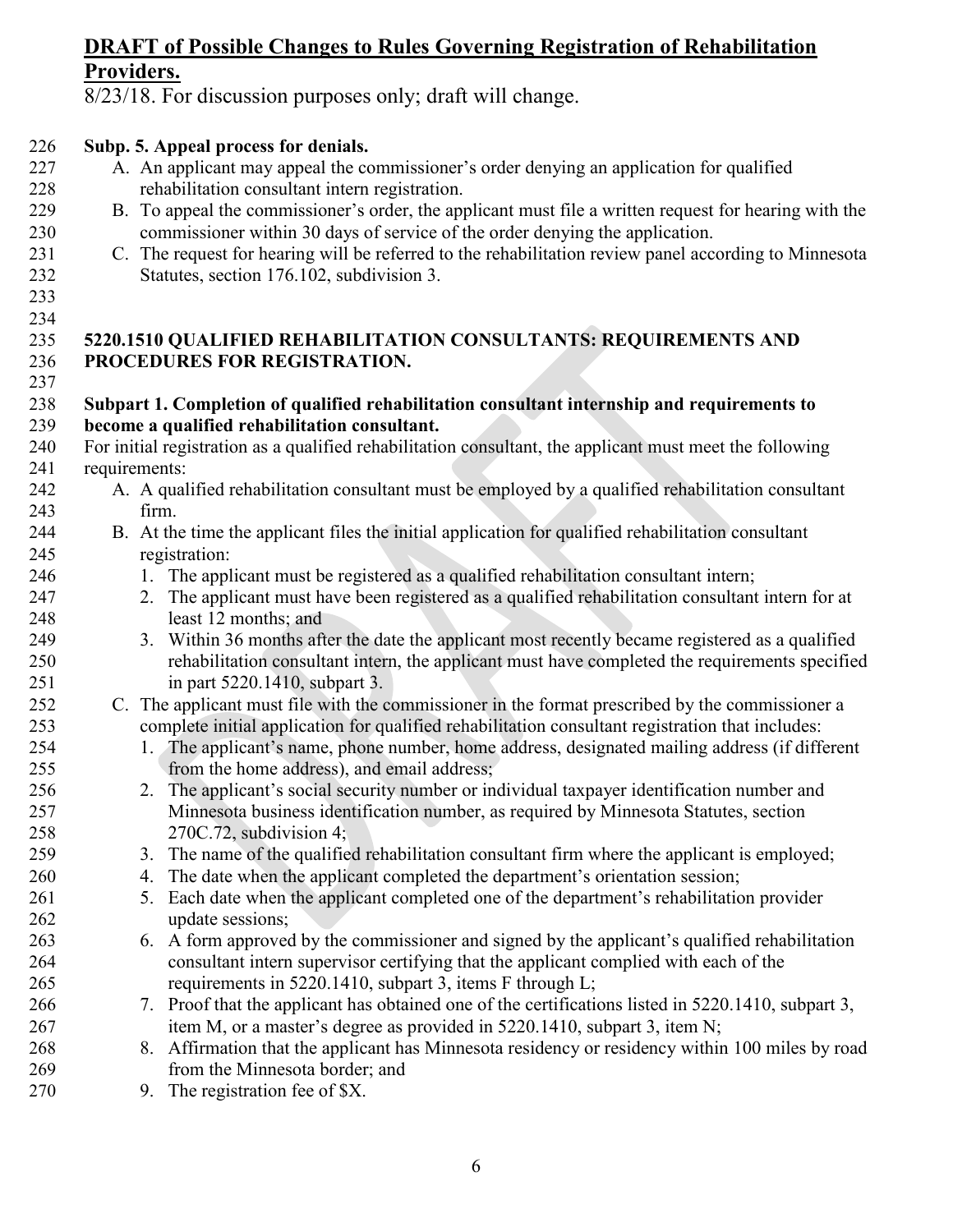| 271 | D. Everything in the application for initial registration must be true.                                |
|-----|--------------------------------------------------------------------------------------------------------|
| 272 |                                                                                                        |
| 273 | Subp. 2. Approval or denial of initial application.                                                    |
| 274 | A. Within 60 days after receiving a complete initial application for qualified rehabilitation          |
| 275 | consultant registration, the commissioner must approve or deny the application and notify the          |
| 276 | applicant whether the application is approved or denied.                                               |
| 277 | B. If the application is approved, the commissioner shall assign a registration number to the          |
| 278 | qualified rehabilitation consultant.                                                                   |
| 279 | C. The following constitute grounds for denial of the application:                                     |
| 280 | 1. The applicant failed to comply with the requirements in subpart 1;                                  |
| 281 | 2. The applicant failed to comply with the provisions of Minnesota Statutes, chapter 176,              |
| 282 | Minnesota Rules, parts 5220.0100 to 5220.1900, or any orders issued under those statutes or            |
| 283 | rules; or                                                                                              |
| 284 | 3. The applicant has outstanding fines or penalties with the department.                               |
| 285 | D. The qualified rehabilitation consultant registration expires one year from the date the application |
| 286 | is approved.                                                                                           |
| 287 |                                                                                                        |
| 288 | Subp. 3. Renewal of qualified rehabilitation consultant registration.                                  |
| 289 | To renew registration as a qualified rehabilitation consultant, the applicant must meet the following  |
| 290 | requirements:                                                                                          |
| 291 | A. A qualified rehabilitation consultant must be employed by a qualified rehabilitation consultant     |
| 292 | firm.                                                                                                  |
| 293 | B. The applicant must file with the commissioner in the format prescribed by the commissioner a        |
| 294 | complete renewal application for qualified rehabilitation consultant registration that includes:       |
| 295 | The applicant's name, phone number, home address, designated mailing address (if different<br>1.       |
| 296 | from the home address), and email address;                                                             |
| 297 | 2. The applicant's social security number or individual taxpayer identification number and             |
| 298 | Minnesota business identification number, as required by Minnesota Statutes, section                   |
| 299 | 270C.72, subdivision 4;                                                                                |
| 300 | 3. The name of the qualified rehabilitation consultant firm where the applicant is employed;           |
| 301 | The most recent date when the applicant completed one of the department's rehabilitation<br>4.         |
| 302 | provider update sessions;                                                                              |
| 303 | 5. Affirmation that the applicant has Minnesota residency or residency within 100 miles by road        |
| 304 | from the Minnesota border;                                                                             |
| 305 | The registration fee of $X$ ;<br>6.                                                                    |
| 306 | 7. One of the following, except as provided in subitem 8:                                              |
| 307 | A copy of the applicant's certification as a Certified Rehabilitation Counselor (CRC) or a<br>1.       |
| 308 | Certified Disability Management Specialist (CDMS); or                                                  |
| 309 | If the applicant has a master's degree as provided in 5220.1410, subpart 3, item N, copies<br>11.      |
| 310 | of certificates showing that the applicant completed twenty continuing education credits               |
| 311 | approved by the Commission on Rehabilitation Counselor Certification or the                            |
| 312 | Certification of Disability Management Specialist in the year preceding the filing of the              |
| 313 | renewal application; the certificates cannot have been submitted in the previous year's                |
| 314 | renewal application;                                                                                   |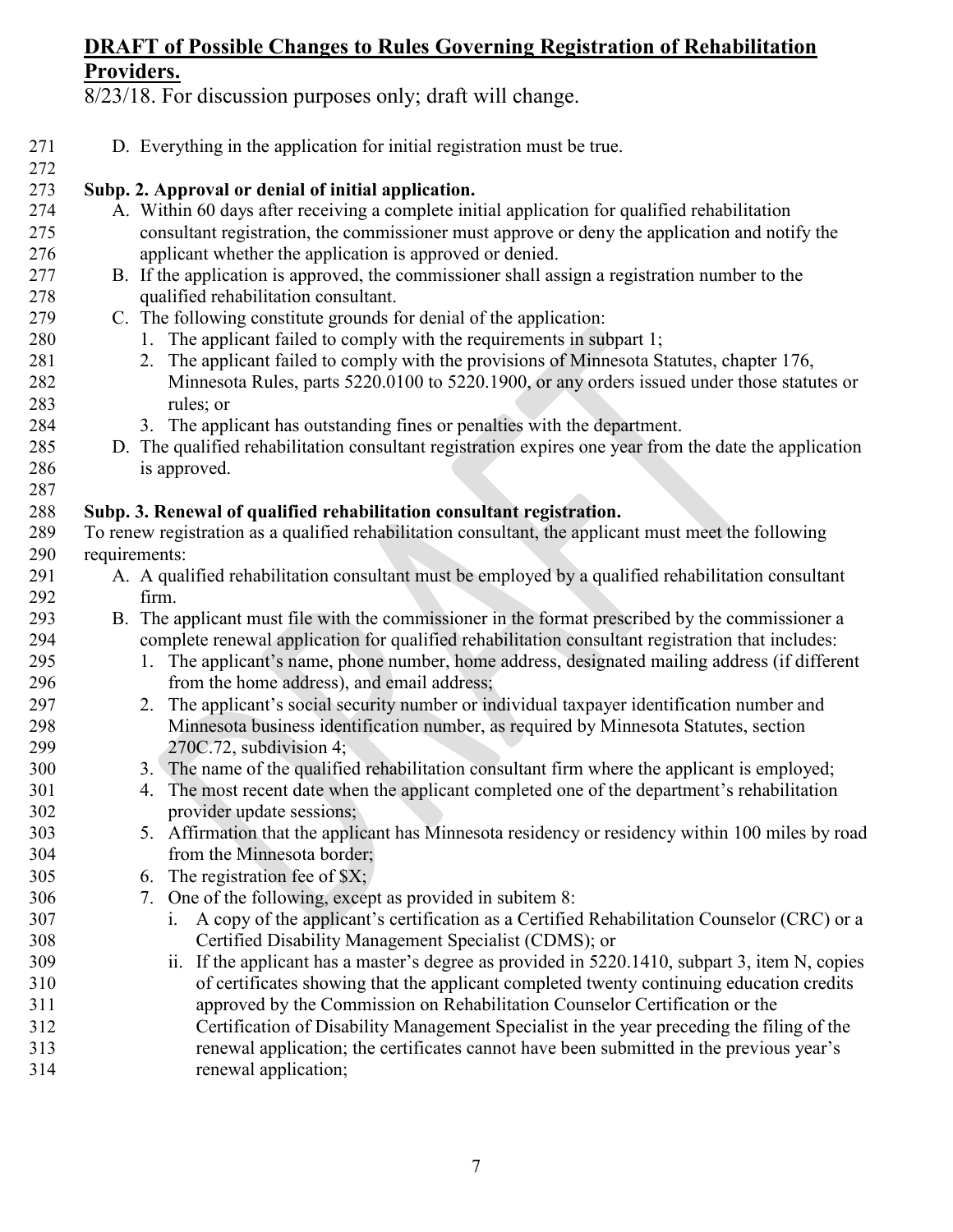8/23/18. For discussion purposes only; draft will change.

- 8. A qualified rehabilitation consultant registered with the commissioner before July 1, 2005, and continuously registered since that date, may either continue to meet the certification requirements in effect at the time of initial registration or meet one of the requirements in subitem 7.
- C. Everything in the application for renewal registration must be true;
- D. The applicant must have completed the department's most recent rehabilitation provider update session; and
- E. If the applicant wants there to be no gap in qualified rehabilitation consultant registration, the applicant must submit the renewal application for qualified rehabilitation consultant registration at least 60 days before expiration of the applicant's current registration; the applicant must not provide rehabilitation services if the applicant's registration expires before submission of a complete renewal application or before the commissioner has approved or denied the application within 60 days pursuant to subpart 5.

#### **Subp. 4. Gap in qualified rehabilitation consultant registration.**

 If an applicant's qualified rehabilitation consultant registration expired more than twelve months before the applicant files a renewal application for qualified rehabilitation consultant registration, the applicant must complete the department's orientation session within twelve months before or after the applicant files the renewal application.

#### **Subp. 5. Approval or denial of renewal application.**

- A. Within 60 days after receiving a complete renewal application for qualified rehabilitation consultant registration, the commissioner must approve or deny the application and notify the applicant whether the application is approved or denied.
- B. The following constitute grounds for denial of the application:
- 340 1. The applicant failed to comply with the requirements in subpart 3;
- 2. The applicant failed to comply with the provisions of Minnesota Statutes, chapter 176, Minnesota Rules, parts 5220.0100 to 5220.1900, or any orders issued under those statutes or rules; or
- 3. The applicant has outstanding fines or penalties with the department.
- C. If the commissioner denies a renewal application under item B, subitem 2, and the denial is final because the qualified rehabilitation consultant did not file a timely request for hearing or a hearing was timely requested and all appeals have been exhausted, another renewal application may be filed only if the requirements of subitem 1 or subitem 2 are met.
- 1. The former qualified rehabilitation consultant may file another renewal application if the applicant has entered into a stipulated agreement with the commissioner regarding the violations of statute, rule, or order that were cited as the basis for denial of the renewal application and the stipulation allows the former qualified rehabilitation consultant to reapply after a specified period of time; or
- 2. The former qualified rehabilitation consultant may file another renewal application if six months have passed since the denial of the previous renewal application became final, and the subsequent application is accompanied by a statement and documentation that shows what the applicant has done and will do to ensure that the applicant complies with Minnesota Statutes, chapter 176, Minnesota Rules, parts 5220.0100 to 5220.1900, and any orders issued under those statutes or rules.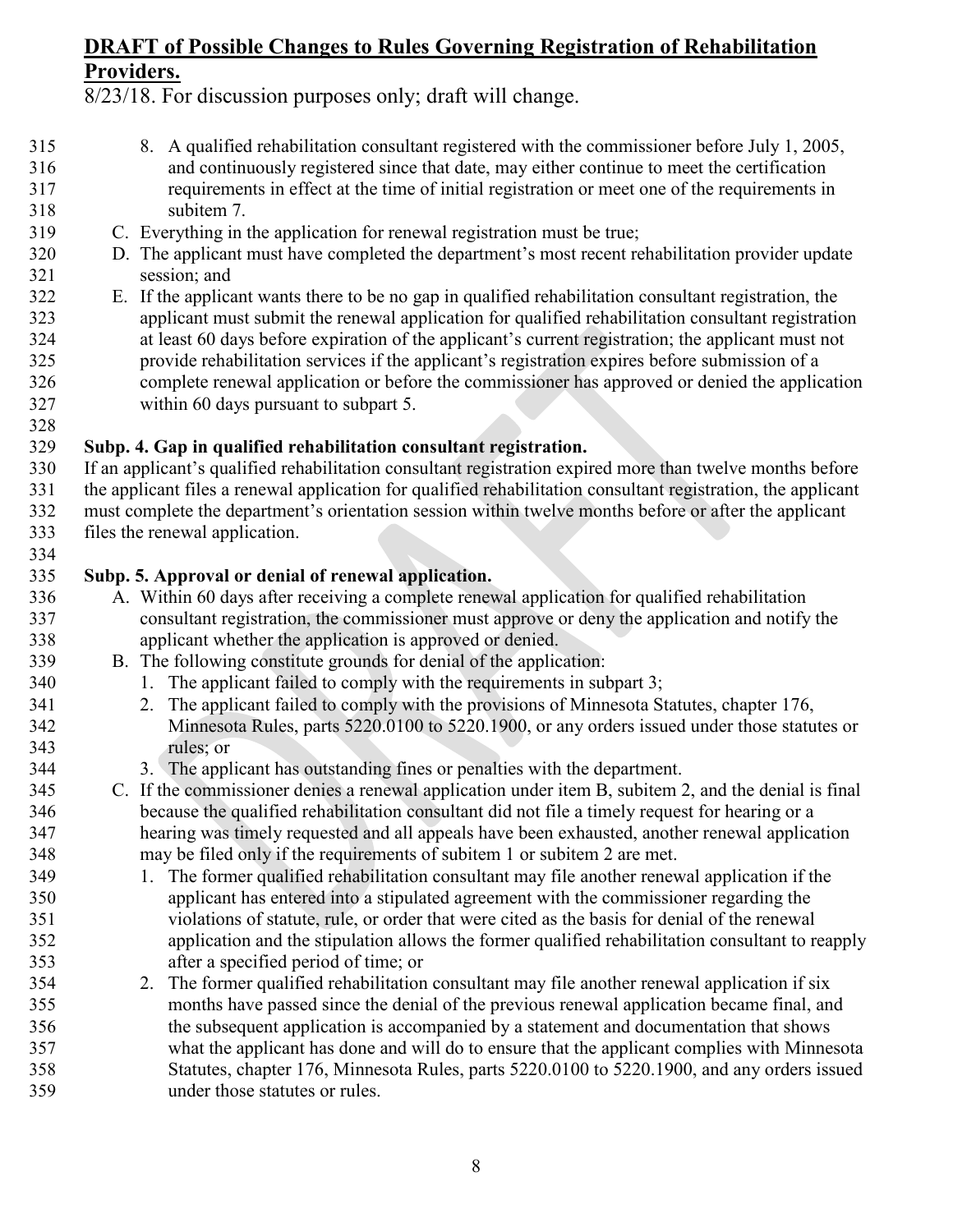8/23/18. For discussion purposes only; draft will change.

- The commissioner must approve or deny the new renewal application according to items A and B of this subpart and, if applicable, after determining whether the applicant's statement and documentation in subitem 2 demonstrates that the applicant is not likely to violate Minnesota Statutes, chapter 176, Minnesota Rules, parts 5220.0100 to 5220.1900, or any orders issued under those statutes or rules.
- D. If the applicant was registered as a qualified rehabilitation consultant on the date that the commissioner received the application, the qualified rehabilitation consultant registration expires one year after the applicant's current registration was set to expire.
- E. If the applicant was not registered as a qualified rehabilitation consultant on the date that the commissioner received the application, the qualified rehabilitation consultant registration expires one year from the date the application is approved.

### **Subp. 6. Appeal process for denials.**

- A. An applicant may appeal the commissioner's order denying an initial application for qualified rehabilitation consultant registration or a renewal application for qualified rehabilitation consultant registration.
- B. To appeal the commissioner's order, the applicant must file a written request for hearing with the commissioner within 30 days of service of the order denying the application.
- C. The request for hearing will be referred to the rehabilitation review panel according to Minnesota Statutes, section [176.102,](https://www.revisor.mn.gov/statutes/?id=176.102) subdivision 3.
- D. The filing of a timely request for hearing on an order denying a renewal application will stay the effect of the denial until final disposition of the appeal.

## **5220.1600 PROCEDURE FOR APPROVAL AS QUALIFIED REHABILITATION CONSULTANT FIRMS: STAFFING REQUIREMENTS.**

 

 **Subpart 1. Criteria.** Each office of the qualified rehabilitation consultant firm that provides services to injured employees under Minnesota Statutes, chapter 176, shall be listed on the application described in subpart 2.

 The management staff shall consist of at least one employee who is registered as a qualified rehabilitation consultant.

- A. An employer or insurer must be registered as a qualified rehabilitation consultant firm in order to provide rehabilitation services. A qualified rehabilitation consultant or qualified rehabilitation consultant intern employed by an employer or insurer must only provide rehabilitation consultation services for the claims being handled by the entity by whom the qualified rehabilitation consultant or qualified rehabilitation consultant intern is employed.
- B. At least 60 percent of qualified rehabilitation consultant firm employees providing rehabilitation services to qualified employees shall be qualified rehabilitation consultants or qualified rehabilitation consultant interns.
- C. Any firm employing four or fewer full-time qualified rehabilitation consultants or qualified rehabilitation consultant interns may employ up to two employees who are not qualified rehabilitation consultants or qualified rehabilitation interns who may, under the direct supervision of the assigned qualified rehabilitation consultant or qualified rehabilitation consultant intern, provide the services of job analysis, job seeking skills training, job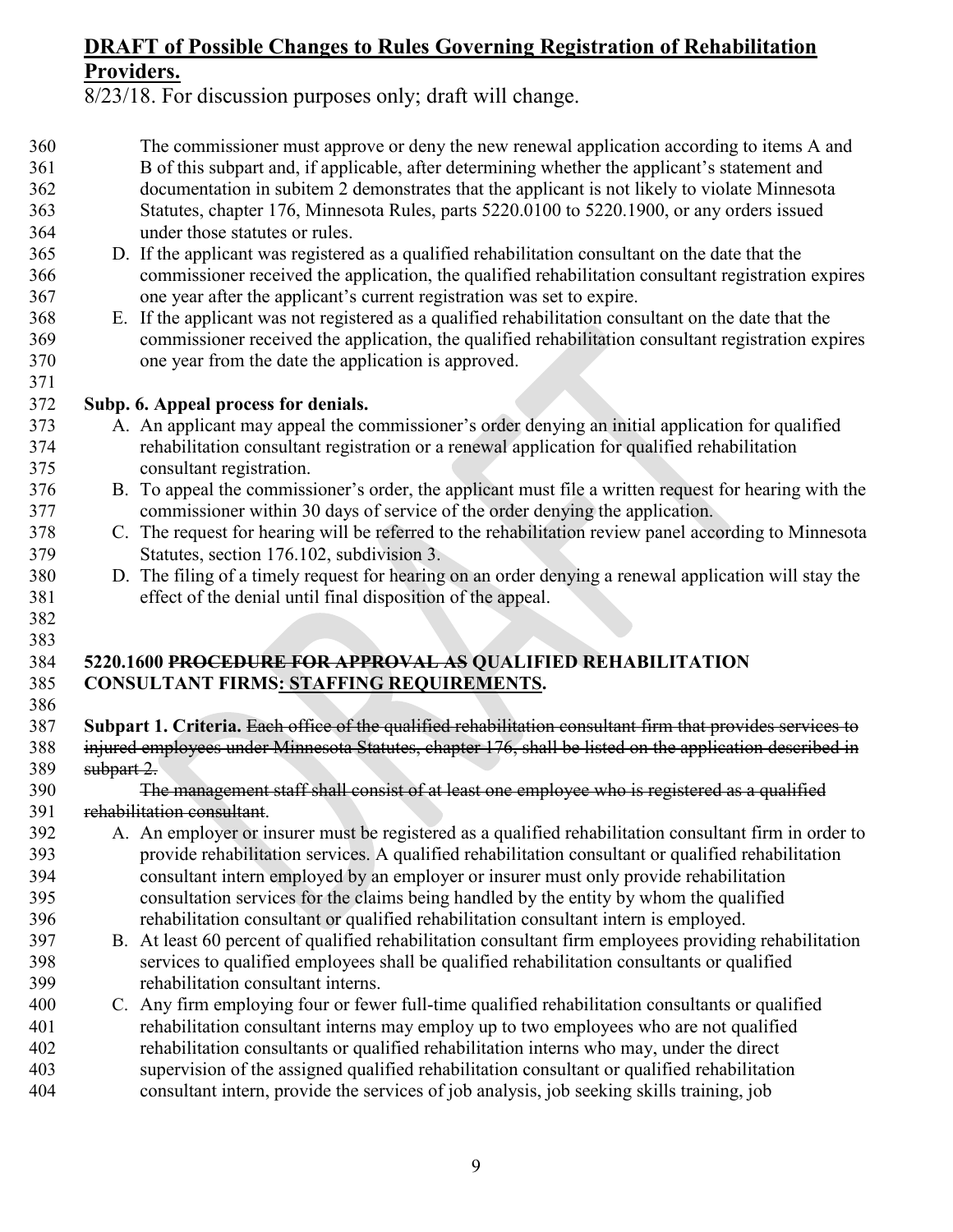| 405 | development, and job placement. However, as restricted by part 5220.1250, employees who are             |
|-----|---------------------------------------------------------------------------------------------------------|
| 406 | not qualified rehabilitation consultants or qualified rehabilitation consultant interns may provide     |
| 407 | these prescribed services only in cases for which a qualified rehabilitation consultant or qualified    |
| 408 | rehabilitation consultant intern employed by the same firm is the assigned qualified rehabilitation     |
| 409 | consultant. Any branch office openings or closings shall be reported to the department within           |
| 410 | two weeks of the occurrence as shall any change in the firm address, telephone number, or               |
| 411 | contact person. Any change of staff who provide direct services to injured workers under a              |
| 412 | rehabilitation plan or of staff who directly supervise those persons shall be reported to the           |
| 413 | department within two weeks of the change.                                                              |
| 414 |                                                                                                         |
| 415 | Subp. 2. Application. A private or public entity desiring to be approved as a qualified rehabilitation  |
| 416 | consultant firm shall submit to the commissioner a complete application consisting of the following:    |
| 417 | A. a completed, signed, and notarized application;                                                      |
| 418 | B. any data or information attached to support the application;                                         |
| 419 | C. the annual registration application fee of \$200 per firm; and                                       |
| 420 | D. the name and telephone number of a contact person and an address where certified mail can be         |
| 421 | delivered.                                                                                              |
| 422 | The Vocational Rehabilitation Unit of the Department of Labor and Industry is exempt from               |
| 423 | payment under this subpart.                                                                             |
| 424 |                                                                                                         |
| 425 | Subp. 2a. Approval of registration as a qualified rehabilitation consultant firm. The approval          |
| 426 | process shall be conducted the same as provided in part 5220.1500, subpart 1a.                          |
| 427 |                                                                                                         |
| 428 | Subp. 3. Appeal process. The appeal process shall be conducted the same as that provided in part        |
| 429 | 5220.1500, subpart 2.                                                                                   |
| 430 |                                                                                                         |
| 431 | Subp. 4. Renewal. The renewal process shall be conducted the same as that provided in part              |
| 432 | 5220.1500, subpart 3.                                                                                   |
| 433 |                                                                                                         |
| 434 | Subp. 5. Revocation. The revocation process shall be conducted as provided in Minnesota Statutes,       |
| 435 | section 176.102, subdivision 3a.                                                                        |
| 436 |                                                                                                         |
| 437 |                                                                                                         |
| 438 | 5220.1610 QUALIFIED REHABILITATION CONSULTANT FIRMS: REQUIREMENTS AND                                   |
| 439 | PROCEDURES FOR REGISTRATION.                                                                            |
| 440 |                                                                                                         |
| 441 | Subpart 1. Requirements for qualified rehabilitation consultant firms. At all times while registered    |
| 442 | with the commissioner, a qualified rehabilitation consultant firm must meet the requirements in items A |
| 443 | through J.                                                                                              |
| 444 | A. The firm must be owned by:                                                                           |
| 445 | An individual who is a qualified rehabilitation consultant; or<br>$1_{-}$                               |
| 446 | 2. An entity registered with and in good standing with the Minnesota Secretary of State.                |
| 447 | B. If the firm is owned by an entity other than an individual, the management staff must include at     |
| 448 | least one full-time employee who is a qualified rehabilitation consultant.                              |
|     |                                                                                                         |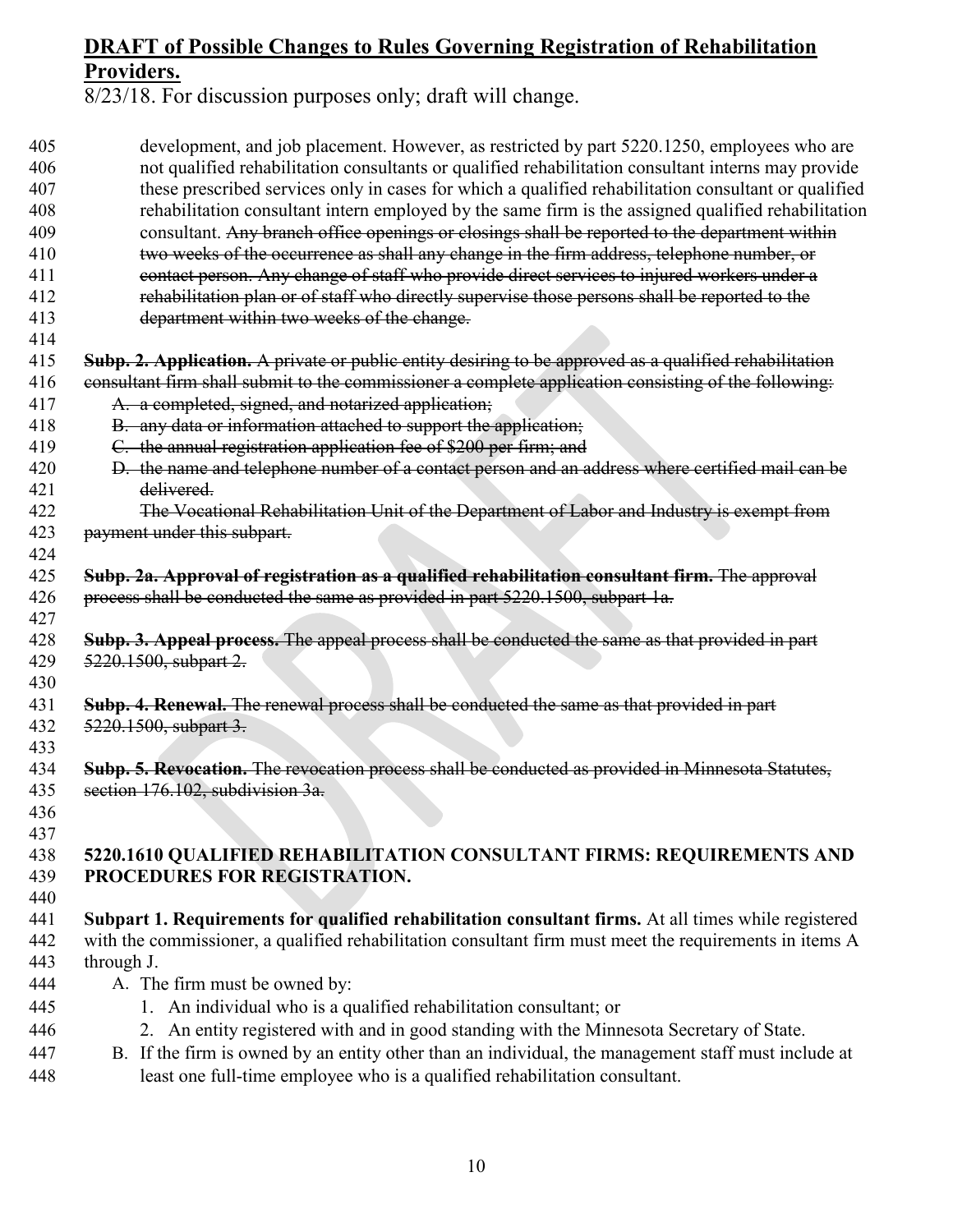| 449<br>450 |    | C. The firm must maintain workers' compensation insurance if required by Minnesota Statutes,<br>chapter 176.                                                                         |
|------------|----|--------------------------------------------------------------------------------------------------------------------------------------------------------------------------------------|
| 451        |    | D. The firm must maintain at least one office where rehabilitation services are provided in                                                                                          |
| 452        |    | Minnesota or within 100 miles by road from the Minnesota border.                                                                                                                     |
| 453        |    | E. The firm must cooperate in any request for information or investigation by the department.                                                                                        |
| 454        |    | F. The firm must not provide rehabilitation services unless the qualified rehabilitation consultant or                                                                               |
| 455        |    | qualified rehabilitation consultant intern assigned to the injured employee's case file is an                                                                                        |
| 456        |    | employee of the firm.                                                                                                                                                                |
| 457        |    | G. Each employee of the firm who provides services to injured employees must attend all of the                                                                                       |
| 458        |    | department's rehabilitation provider update sessions.                                                                                                                                |
| 459        |    | H. If the firm hires a new employee who will provide services to injured employees, that employee                                                                                    |
| 460        |    | must, within 12 months of employment, complete the department's orientation session.                                                                                                 |
| 461        | I. | The firm must retain each of the firm's injured employee case files for at least five years after the                                                                                |
| 462        |    | date of file closure.                                                                                                                                                                |
| 463        | J. | Within two weeks of the change, the firm must report to the department any change in any of the                                                                                      |
| 464        |    | information provided to the department on the firm's registration application, including any                                                                                         |
| 465        |    | change in employees who provide services to injured employees.                                                                                                                       |
| 466        |    |                                                                                                                                                                                      |
| 467        |    | Subp. 2. Qualified rehabilitation consultant firm registration. For registration as a qualified                                                                                      |
| 468        |    | rehabilitation consultant firm, the applicant must meet the following requirements:                                                                                                  |
| 469        |    | A. The applicant must file with the commissioner in the format prescribed by the commissioner a                                                                                      |
| 470        |    | complete application for qualified rehabilitation consultant firm registration that includes:                                                                                        |
| 471        |    | 1. The applicant's name and every business address where the applicant will provide                                                                                                  |
| 472        |    | rehabilitation services;                                                                                                                                                             |
| 473        |    | 2. The applicant's social security number or individual taxpayer identification number and                                                                                           |
| 474        |    | Minnesota business identification number, as required by Minnesota Statutes, section                                                                                                 |
| 475        |    | $270C.72$ , subdivision 4;                                                                                                                                                           |
| 476        |    | 3. If the firm is owned by an individual, that individual's phone number, email address, home                                                                                        |
| 477        |    | address, social security number, and any state and federal employer identification numbers;                                                                                          |
| 478        |    | 4. If the firm is not owned by an individual:                                                                                                                                        |
| 479        |    | The name and address of the firm's agent registered with the Secretary of State;<br>1.                                                                                               |
| 480        |    | ii. A different name and address for legal service on the firm, if the firm chooses to accept                                                                                        |
| 481        |    | legal service from the department at an address different from the registered address; and                                                                                           |
| 482        |    | iii. The name, address, and telephone number of the full-time member of the management                                                                                               |
| 483        |    | staff who is a qualified rehabilitation consultant;                                                                                                                                  |
| 484        |    | 5. The registration fee of \$X;                                                                                                                                                      |
| 485        |    | The name and job title of each current employee of the firm, an indication of whether each<br>6.                                                                                     |
| 486<br>487 |    | employee will provide services to injured employees, and an indication of whether each<br>employee is a qualified rehabilitation consultant or a qualified rehabilitation consultant |
| 488        |    | intern;                                                                                                                                                                              |
| 489        |    | 7. For each employee who has provided or will provide services to injured employees, the most                                                                                        |
| 490        |    | recent date the employee completed the department's rehabilitation provider update session;                                                                                          |
| 491        |    | 8. Proof of workers' compensation insurance or an explanation of why no workers'                                                                                                     |
| 492        |    | compensation insurance is required; and                                                                                                                                              |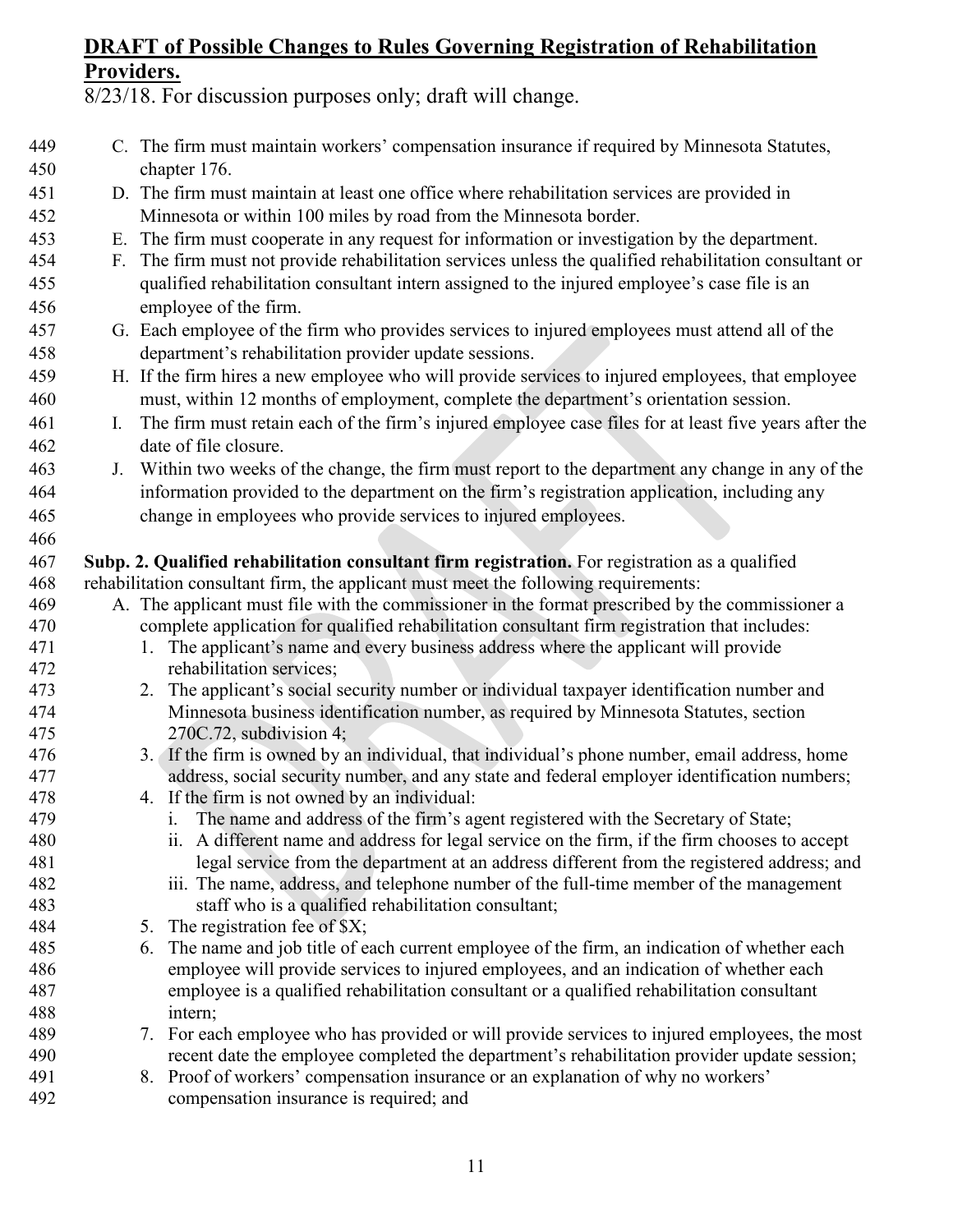- 9. Affirmation that one of the offices where the applicant will provide rehabilitation services is located in Minnesota or within 100 miles by road from the Minnesota border. B. Everything in the application for registration must be true. C. The applicant must meet the requirements of subpart 1. D. If the application is for renewal of qualified rehabilitation consultant firm registration and the 498 applicant wants there to be no gap in registration, the applicant must submit the renewal<br>499 application at least 60 days before expiration of the applicant's current registration. application at least 60 days before expiration of the applicant's current registration. **Subp. 3. Approval or denial of application.** A. Within 60 days after receiving a complete application for qualified rehabilitation consultant firm registration, the commissioner must approve or deny the application and notify the applicant whether the application is approved or denied. The following constitute grounds for denial of the application: 1. The applicant failed to comply with the requirements of subpart 2; 2. The applicant failed to comply with the provisions of Minnesota Statutes, chapter 176, Minnesota Rules, parts 5220.0100 to 5220.1900, or any orders issued under those statutes or rules; or 3. The applicant has outstanding fines or penalties with the department. B. If the commissioner approves the application, the commissioner shall assign a registration number to the qualified rehabilitation consultant firm. C. If the applicant was registered as a qualified rehabilitation consultant firm on the date that the commissioner received the application, the qualified rehabilitation consultant firm registration expires one year after the applicant's current registration was set to expire. D. If the applicant was not registered as a qualified rehabilitation consultant firm on the date that the commissioner received the application, the qualified rehabilitation consultant firm registration expires one year from the date the application is approved. **Subp. 4. Transfer of rehabilitation plans.** If the registration of a qualified rehabilitation consultant firm expires, then the qualified rehabilitation consultant who owns the firm or is a member of the firm's management staff must ensure that all of the firm's rehabilitation plans are transferred to a qualified rehabilitation consultant or a qualified rehabilitation consultant firm as required by part 5220.1802, subpart 4a. **Subp. 5. Appeal process for denials.** A. An applicant may appeal the commissioner's order denying an application for qualified rehabilitation consultant firm registration. B. To appeal the commissioner's order, the applicant must file a written request for hearing with the commissioner within 30 days of service of the order denying the application. C. The request for hearing will be referred to the rehabilitation review panel according to Minnesota Statutes, section [176.102,](https://www.revisor.mn.gov/statutes/?id=176.102) subdivision 3. D. The filing of a timely request for hearing on an order denying an application will stay the effect of the denial until final disposition of the appeal.
	-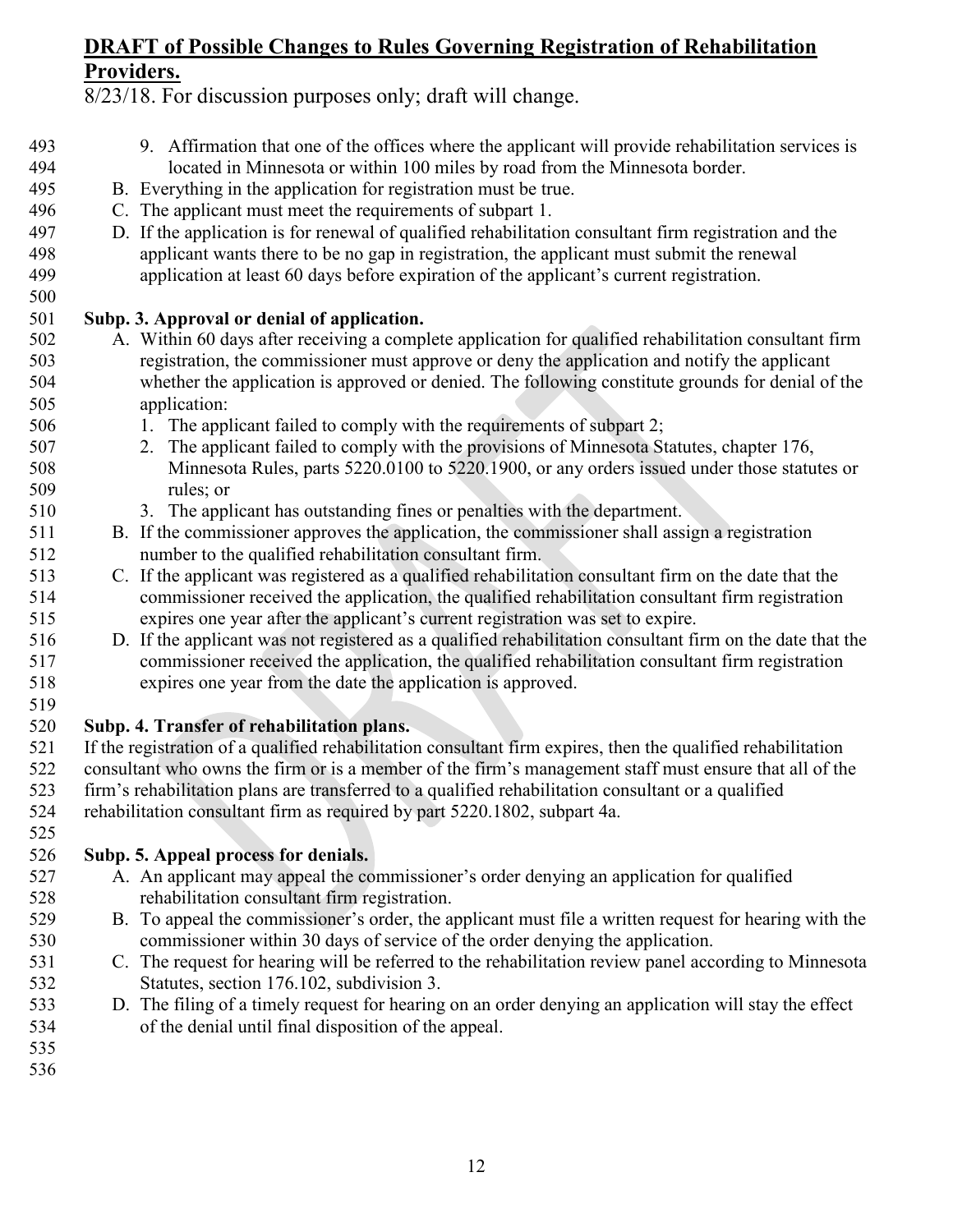8/23/18. For discussion purposes only; draft will change.

#### **5220.1710 REHABILITATION VENDORS: REQUIREMENTS AND PROCEDURES FOR REGISTRATION.**

- **Subpart 1. Requirements for rehabilitation vendors.** At all times while registered with the commissioner, a rehabilitation vendor must meet the requirements in items A through K.
- A. The rehabilitation vendor must be owned by:
- 1. An individual; or
- 2. An entity registered with and in good standing with the Minnesota Secretary of State.
- B. The rehabilitation vendor must maintain workers' compensation insurance if required by Minnesota Statutes, chapter 176.
- C. The rehabilitation vendor must maintain at least one office where services to injured employees are provided in Minnesota or within 100 miles by road from the Minnesota border, except that a rehabilitation vendor that was registered with the commissioner but did not maintain at least one office where services to injured employees were provided in Minnesota or within 100 miles by road from the Minnesota border on July 1, 2018, may continue to be registered as a rehabilitation provider.
- D. The rehabilitation vendor must cooperate in any request for information or investigation by the department.
- E. The rehabilitation vendor may only provide services to injured employees under an approved rehabilitation plan.
- F. The rehabilitation vendor must promptly communicate with the assigned qualified rehabilitation consultant or qualified rehabilitation consultant intern regarding all services that the rehabilitation vendor provides to injured employees.
- G. Each employee of the rehabilitation vendor who provides services to injured employees must attend all of the department's rehabilitation provider update sessions.
- H. If the rehabilitation vendor hires a new employee who will provide services to injured employees, that employee must, within 12 months of employment, complete the department's orientation session.
- I. Within two weeks after closing a case file, the rehabilitation vendor must provide the case file to the qualified rehabilitation consultant firm that employs the qualified rehabilitation consultant or qualified rehabilitation consultant intern assigned to the file.
- J. Within two weeks of the change, the rehabilitation vendor must report to the department any change in any of the information provided to the department on the rehabilitation vendor's registration application, including any change in employees who provide services to injured employees.
- K. The rehabilitation vendor must not employ or otherwise engage the services of a qualified rehabilitation consultant.
- **Subp. 2. Rehabilitation vendor registration**. For registration as a rehabilitation vendor, the applicant must meet the following requirements:
- A. The applicant must file with the commissioner in the format prescribed by the commissioner a complete application for rehabilitation vendor registration that includes: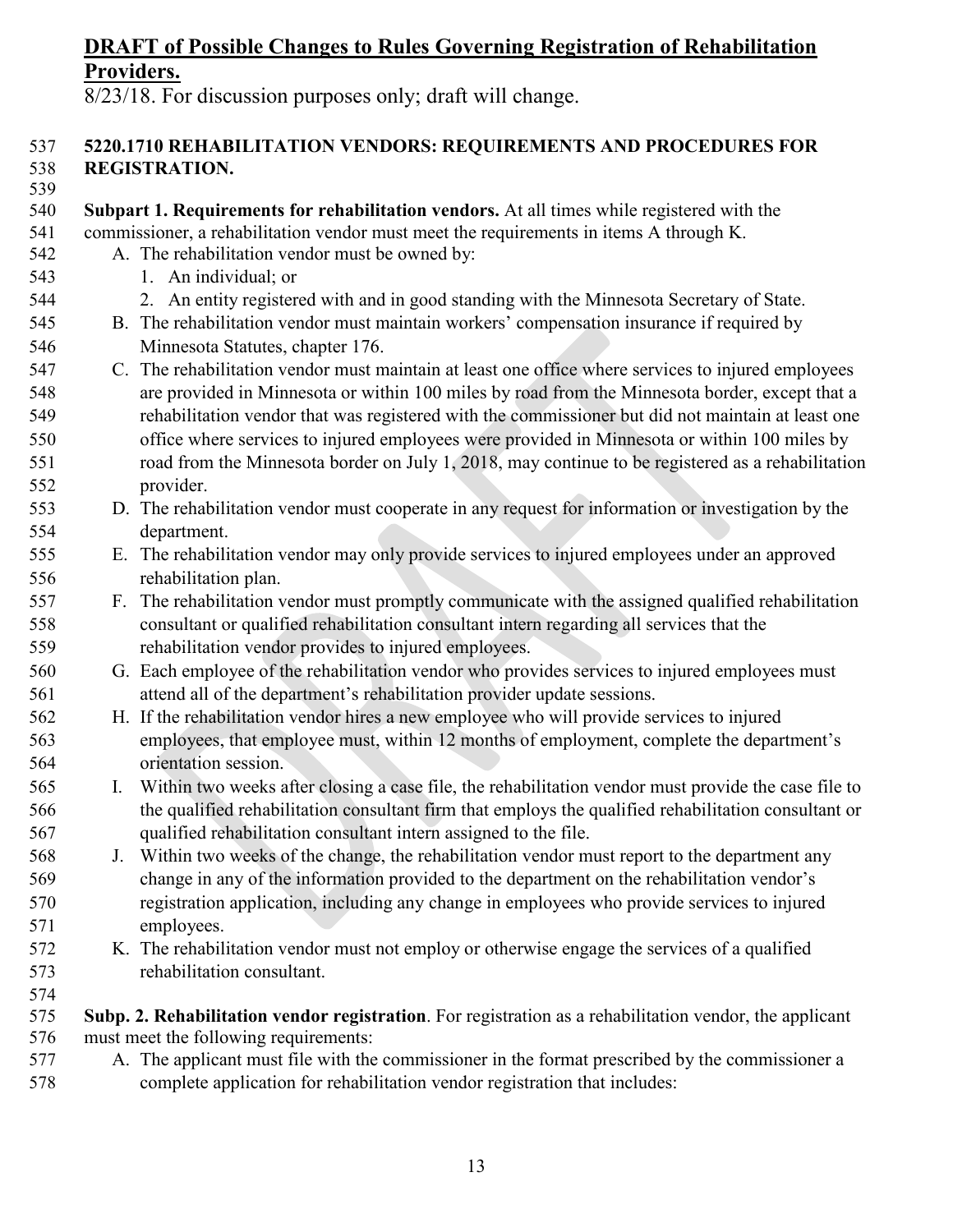| 579 |    | 1. The applicant's name and every business address where the applicant will provide services to          |
|-----|----|----------------------------------------------------------------------------------------------------------|
| 580 |    | injured employees;                                                                                       |
| 581 |    | 2. The applicant's taxpayer identification number and Minnesota business identification                  |
| 582 |    | number, as required by Minnesota Statutes, section 270C.72, subdivision 4;                               |
| 583 |    | 3. If the rehabilitation vendor is owned by an individual, that individual's phone number, email         |
| 584 |    | address, home address, social security number, and any state and federal employer                        |
| 585 |    | identification numbers;                                                                                  |
| 586 |    | 4. If the rehabilitation vendor is not owned by an individual:                                           |
| 587 |    | The name and address of the rehabilitation vendor's agent registered with the Secretary<br>1.            |
| 588 |    | of State; and                                                                                            |
| 589 |    | ii. A different name and address for legal service on the rehabilitation vendor, if the                  |
| 590 |    | rehabilitation vendor chooses to accept legal service from the department at an address                  |
| 591 |    | different from the registered address;                                                                   |
| 592 |    | 5. The registration fee of \$X;                                                                          |
| 593 |    | 6. The name and job title of each current employee of the rehabilitation vendor and an                   |
| 594 |    | indication of whether each employee will provide services to injured employees;                          |
| 595 |    | 7. For each employee who has provided or will provide services to injured employees, the most            |
| 596 |    | recent date the employee completed the department's rehabilitation provider update session;              |
| 597 |    | 8. The name of each manager of the rehabilitation vendor;                                                |
| 598 |    | 9. Proof of workers' compensation insurance or an explanation of why no workers'                         |
| 599 |    | compensation insurance is required; and                                                                  |
| 600 |    | 10. Affirmation that one of the offices where the applicant will provide services to injured             |
| 601 |    | employees is located in Minnesota or within 100 miles by road from the Minnesota border,                 |
| 602 |    | except that a rehabilitation vendor that was registered with the commissioner but did not                |
| 603 |    | maintain at least one office where services to injured employees were provided in Minnesota              |
| 604 |    | or within 100 miles by road from the Minnesota border on July 1, 2018, is not required to                |
| 605 |    | make this affirmation.                                                                                   |
| 606 |    | B. Everything in the application for registration must be true.                                          |
| 607 |    | C. The applicant must meet the requirements of subpart 1.                                                |
| 608 |    | D. If the application is for renewal of rehabilitation vendor registration and the applicant wants there |
| 609 |    | to be no gap in registration, the applicant must submit the renewal application at least 60 days         |
| 610 |    | before expiration of the applicant's current registration.                                               |
| 611 |    |                                                                                                          |
| 612 |    | Subp. 3. Approval or denial of application.                                                              |
| 613 |    | A. Within 60 days after receiving a complete application for rehabilitation vendor registration, the     |
| 614 |    | commissioner must approve or deny the application and notify the applicant whether the                   |
| 615 |    | application is approved or denied. The following constitute grounds for denial of the application:       |
| 616 | 1. | The applicant failed to comply with the requirements of subpart 2;                                       |
| 617 | 2. | The applicant failed to comply with the provisions of Minnesota Statutes, chapter 176,                   |
| 618 |    | Minnesota Rules, parts 5220.0100 to 5220.1900, or any orders issued under those statutes or              |
| 619 |    | rules; or                                                                                                |
| 620 |    | 3. The applicant has outstanding fines or penalties with the department.                                 |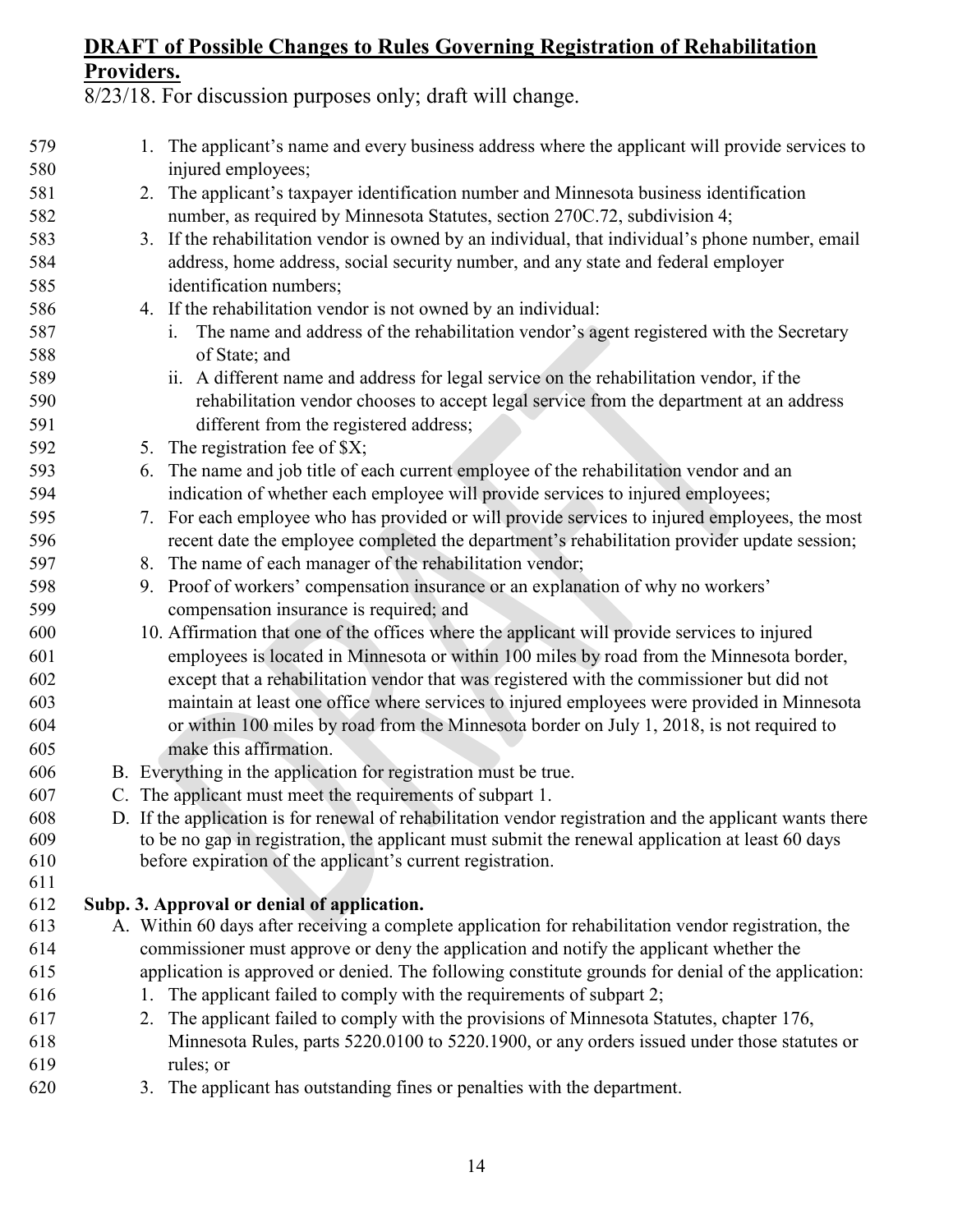8/23/18. For discussion purposes only; draft will change.

- B. If the commissioner approves the application, the commissioner shall assign a registration number to the rehabilitation vendor.
- C. If the applicant was registered as a rehabilitation vendor on the date that the commissioner received the application, the rehabilitation vendor registration expires one year after the applicant's current registration was set to expire.
- D. If the applicant was not registered as a rehabilitation vendor on the date that the commissioner received the application, the rehabilitation vendor registration expires one year from the date the application is approved.

#### **Subp. 4. Appeal process for denials.**

- A. An applicant may appeal the commissioner's order denying an application for rehabilitation vendor registration.
- B. To appeal the commissioner's order, the applicant must file a written request for hearing with the commissioner within 30 days of service of the order denying the application.
- C. The request for hearing will be referred to the rehabilitation review panel according to Minnesota Statutes, section [176.102,](https://www.revisor.mn.gov/statutes/?id=176.102) subdivision 3.
- D. The filing of a timely request for hearing on an order denying an application will stay the effect of the denial until final disposition of the appeal.
- 

#### **5220.1750 VOCATIONAL REHABILITATION UNIT.**

 The vocational rehabilitation unit of the Department and its employees are exempt from payment of the fees in parts 5220.1410, 5220.1510, and 5220.1610.

 

#### **5220.1801 PROFESSIONAL CONDUCT.**

#### **Subpart 1. Prompt provision of service and assessment of progress.**

649 The assigned qualified rehabilitation consultant and any registered-rehabilitation vendor providing services under a plan shall provide prompt and necessary rehabilitation services to assist a qualified employee to return to suitable gainful employment. The qualified rehabilitation consultant shall periodically assess progress toward plan objectives.

#### **Subp. 8. Separate roles and functions.**

- A. The roles and functions of a claims agent and a rehabilitation provider are separate. A qualified rehabilitation consultant, qualified rehabilitation consultant intern, registered rehabilitation vendor, or an agent of a rehabilitation provider, shall engage only in those activities designated in Minnesota Statutes, section 176.102, and rules adopted thereunder.
- B. A qualified rehabilitation consultant, qualified rehabilitation consultant intern, or registered rehabilitation vendor shall not act as an advocate for or advise any party about a claims or entitlement issue. Except as permitted by item C, qualified rehabilitation consultants, qualified rehabilitation consultant interns, and registered rehabilitation vendors shall at no time in any capacity engage in any of the following activities regarding any claim for workers' compensation benefits pursuant to Minnesota Statutes, chapter 176:

. . .